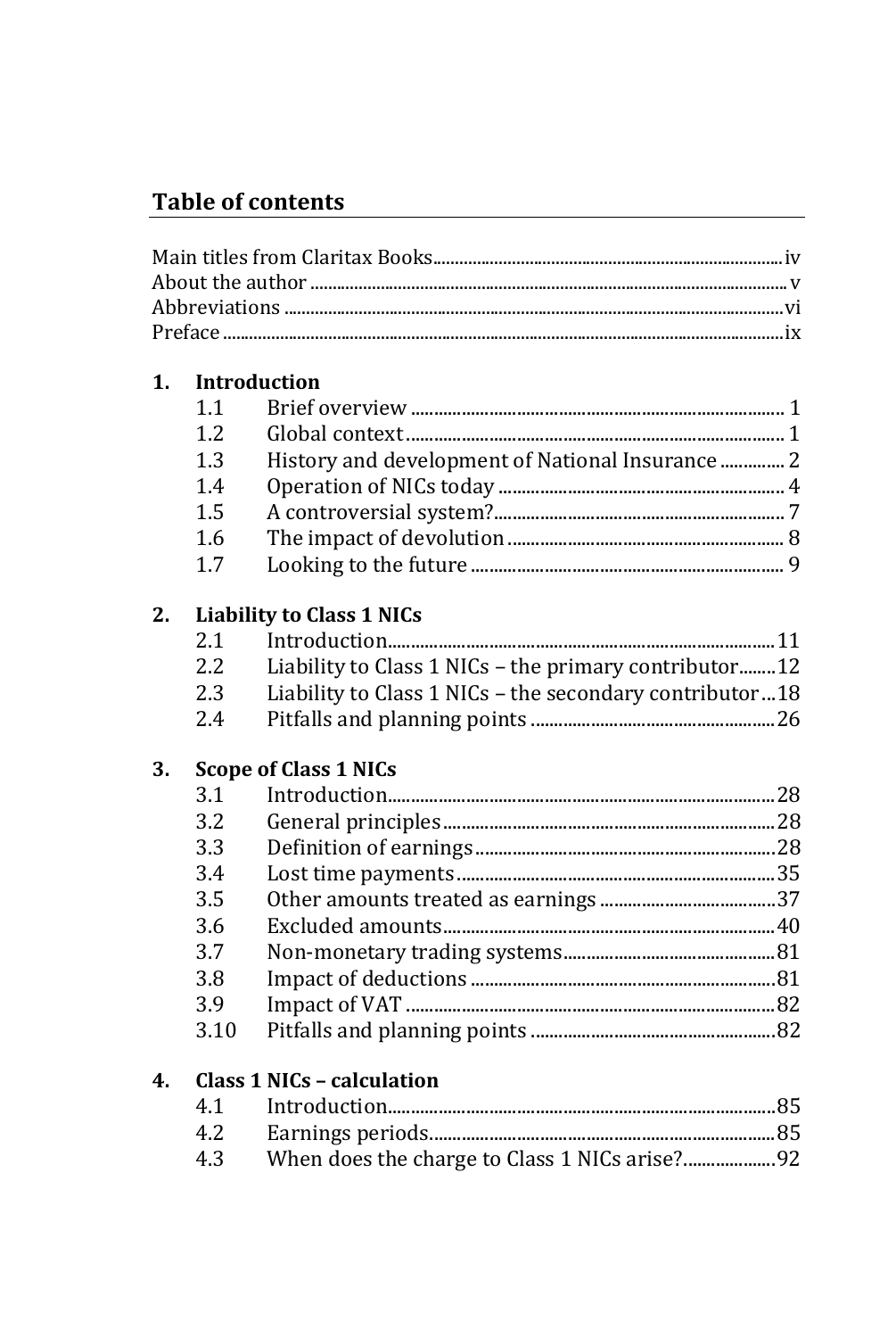|    | 4.4  |                                                      |  |
|----|------|------------------------------------------------------|--|
|    | 4.5  |                                                      |  |
|    | 4.6  |                                                      |  |
|    | 4.7  | More than one employment with the same               |  |
|    |      |                                                      |  |
|    | 4.8  | More than one employment with different              |  |
|    |      |                                                      |  |
|    | 4.9  |                                                      |  |
|    | 4.10 | Impact on corporation tax and tax on trading         |  |
|    |      |                                                      |  |
|    | 4.11 |                                                      |  |
|    | 4.12 |                                                      |  |
| 5. |      | Class 1 NICs - special cases                         |  |
|    | 5.1  |                                                      |  |
|    | 5.2  |                                                      |  |
|    | 5.3  | Members of local medical committees 118              |  |
|    | 5.4  |                                                      |  |
|    | 5.5  |                                                      |  |
|    | 5.6  |                                                      |  |
|    | 5.7  |                                                      |  |
|    | 5.8  |                                                      |  |
|    | 5.9  |                                                      |  |
|    | 5.10 |                                                      |  |
|    | 5.11 |                                                      |  |
|    | 5.12 | Spouses or civil partners employed in a business 126 |  |
| 6. |      | <b>Class 1 NICs - administration</b>                 |  |
|    | 6.1  |                                                      |  |
|    | 6.2  |                                                      |  |
|    | 6.3  |                                                      |  |
|    | 6.4  |                                                      |  |
|    | 6.5  |                                                      |  |
|    | 6.6  |                                                      |  |
|    | 6.7  |                                                      |  |
|    | 6.8  |                                                      |  |
|    | 6.9  | Recovering primary contributions from                |  |
|    |      |                                                      |  |
|    | 6.10 |                                                      |  |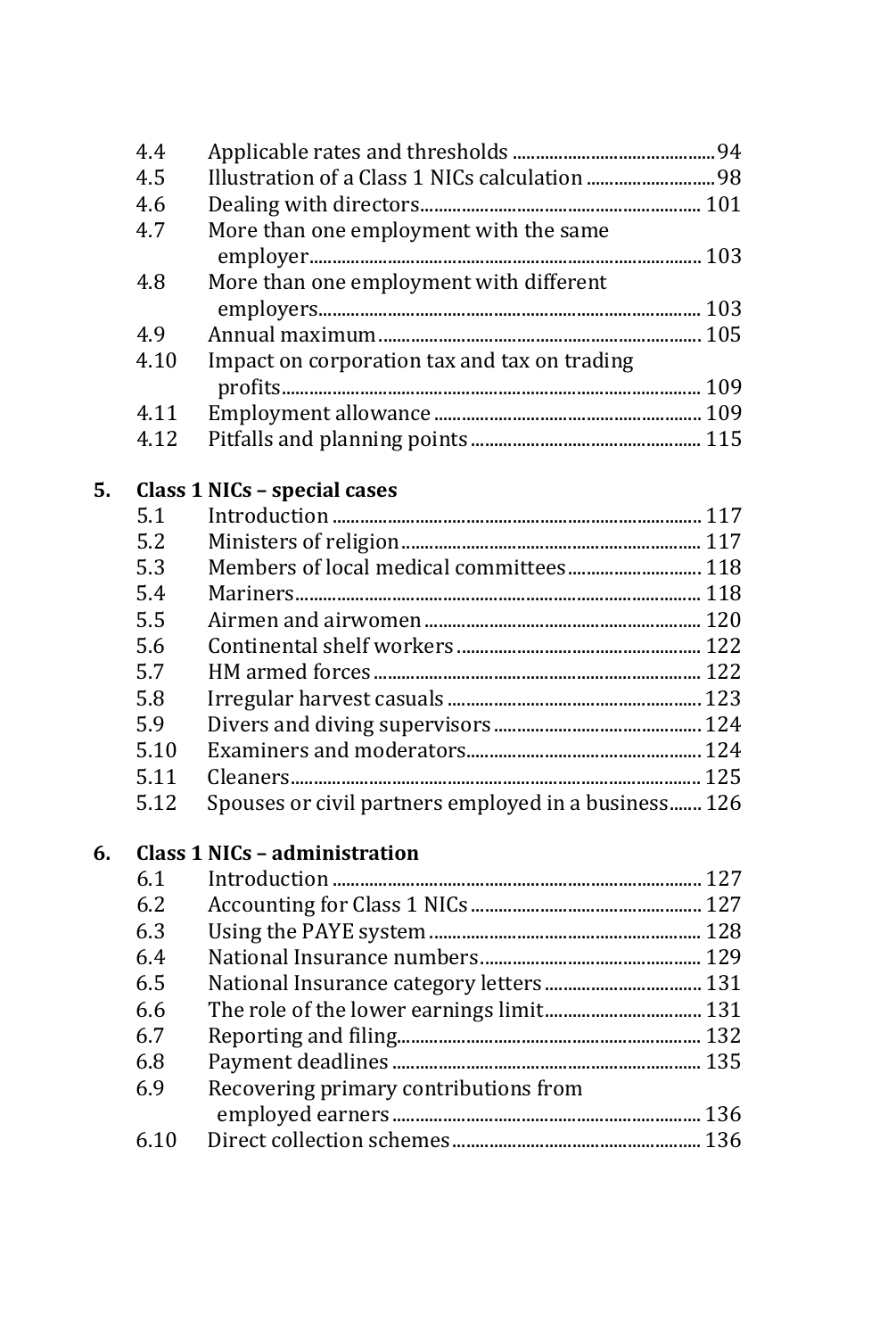|    | 6.11                | Transferring secondary liability to primary      |  |
|----|---------------------|--------------------------------------------------|--|
|    |                     |                                                  |  |
|    | 6.12                |                                                  |  |
|    | 6.13                |                                                  |  |
|    | 6.14                |                                                  |  |
|    | 6.15                |                                                  |  |
| 7. |                     | <b>Class 1A NICs</b>                             |  |
|    | 7.1                 |                                                  |  |
|    | 7.2                 |                                                  |  |
|    | 7.3                 |                                                  |  |
|    | 7.4                 |                                                  |  |
|    | 7.5                 |                                                  |  |
|    | 7.6                 |                                                  |  |
|    | 7.7                 |                                                  |  |
|    | 7.8                 |                                                  |  |
|    | 7.9                 |                                                  |  |
| 8. |                     | <b>Class 1B NICs</b>                             |  |
|    | 8.1                 |                                                  |  |
|    | 8.2                 | What is a PAYE settlement agreement? 172         |  |
|    | 8.3                 |                                                  |  |
|    | 8.4                 |                                                  |  |
|    | 8.5                 |                                                  |  |
|    | 8.6                 |                                                  |  |
|    | 8.7                 |                                                  |  |
|    | 8.8                 |                                                  |  |
| 9. | <b>Class 2 NICs</b> |                                                  |  |
|    | 9.1                 |                                                  |  |
|    | 9.2                 |                                                  |  |
|    | 9.3                 |                                                  |  |
|    | 9.4                 |                                                  |  |
|    | 9.5                 | Contributory benefits linked to Class 2 NICs 190 |  |
|    | 9.6                 |                                                  |  |
|    | 9.7                 |                                                  |  |
|    | 9.8                 |                                                  |  |
|    | 9.9                 |                                                  |  |
|    | 9.10                |                                                  |  |
|    |                     |                                                  |  |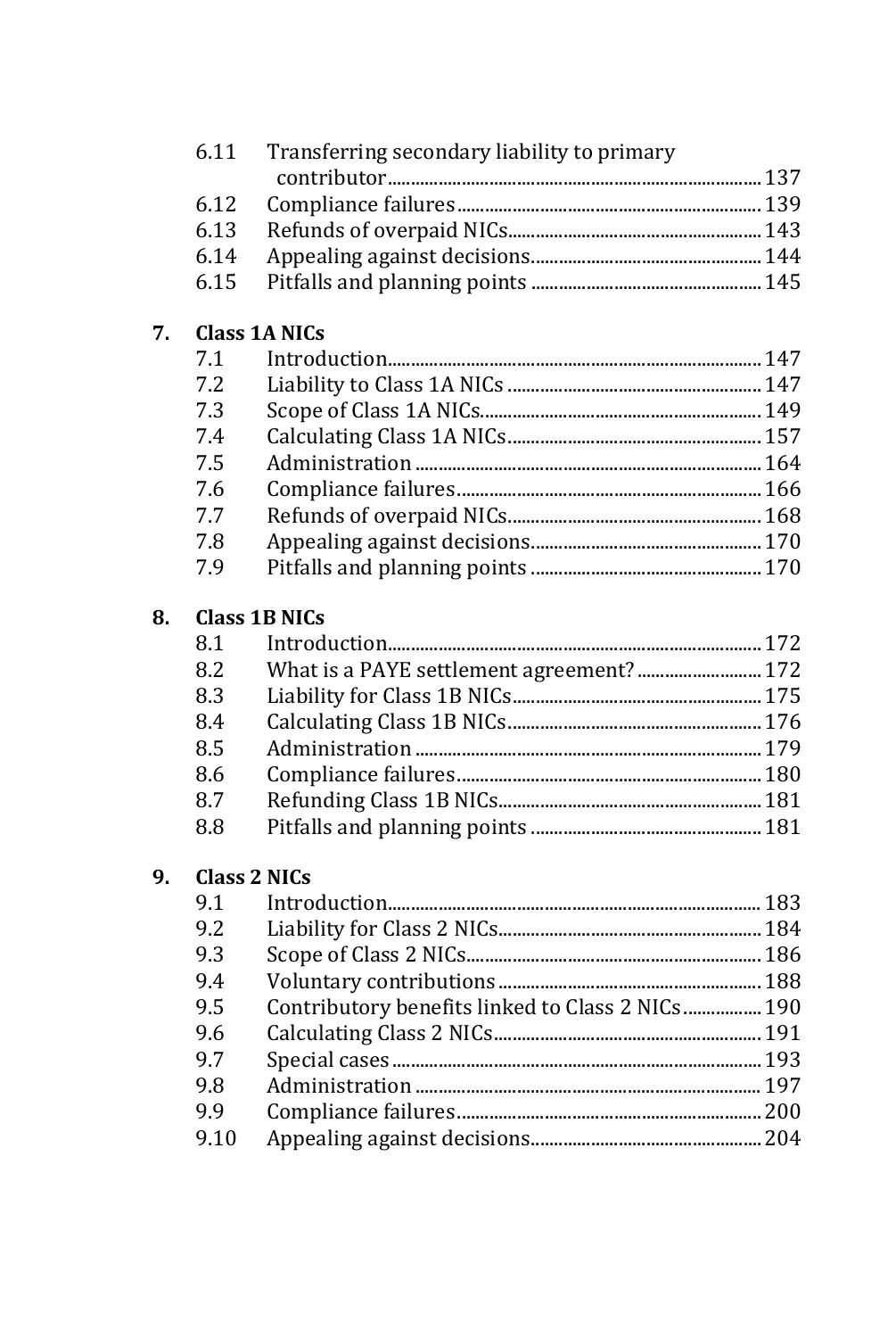### **10. Class 3 NICs**

| 10.1 |                                                  |  |
|------|--------------------------------------------------|--|
| 10.2 | Contributory benefits linked to Class 3 NICs 207 |  |
| 10.3 |                                                  |  |
| 10.4 |                                                  |  |
| 10.5 |                                                  |  |
| 10.6 |                                                  |  |
| 10.7 |                                                  |  |
| 10.8 |                                                  |  |
|      |                                                  |  |

### **11. Class 4 NICs**

| 11.1  |  |
|-------|--|
| 11.2  |  |
| 11.3  |  |
| 11.4  |  |
| 11.5  |  |
| 11.6  |  |
| 11.7  |  |
| 11.8  |  |
| 11.9  |  |
| 11.10 |  |
|       |  |

#### **12. International aspects**

| 12.1 |                                                      |  |
|------|------------------------------------------------------|--|
| 12.2 |                                                      |  |
| 12.3 |                                                      |  |
| 12.4 |                                                      |  |
| 12.5 |                                                      |  |
| 12.6 | Domestic legislation for the "rest of the world" 270 |  |
| 12.7 |                                                      |  |
| 12.8 |                                                      |  |
| 12.9 |                                                      |  |
|      |                                                      |  |

## **13. National Insurance credits**

| 13.2 Summary of National Insurance credits available 289 |  |
|----------------------------------------------------------|--|
|                                                          |  |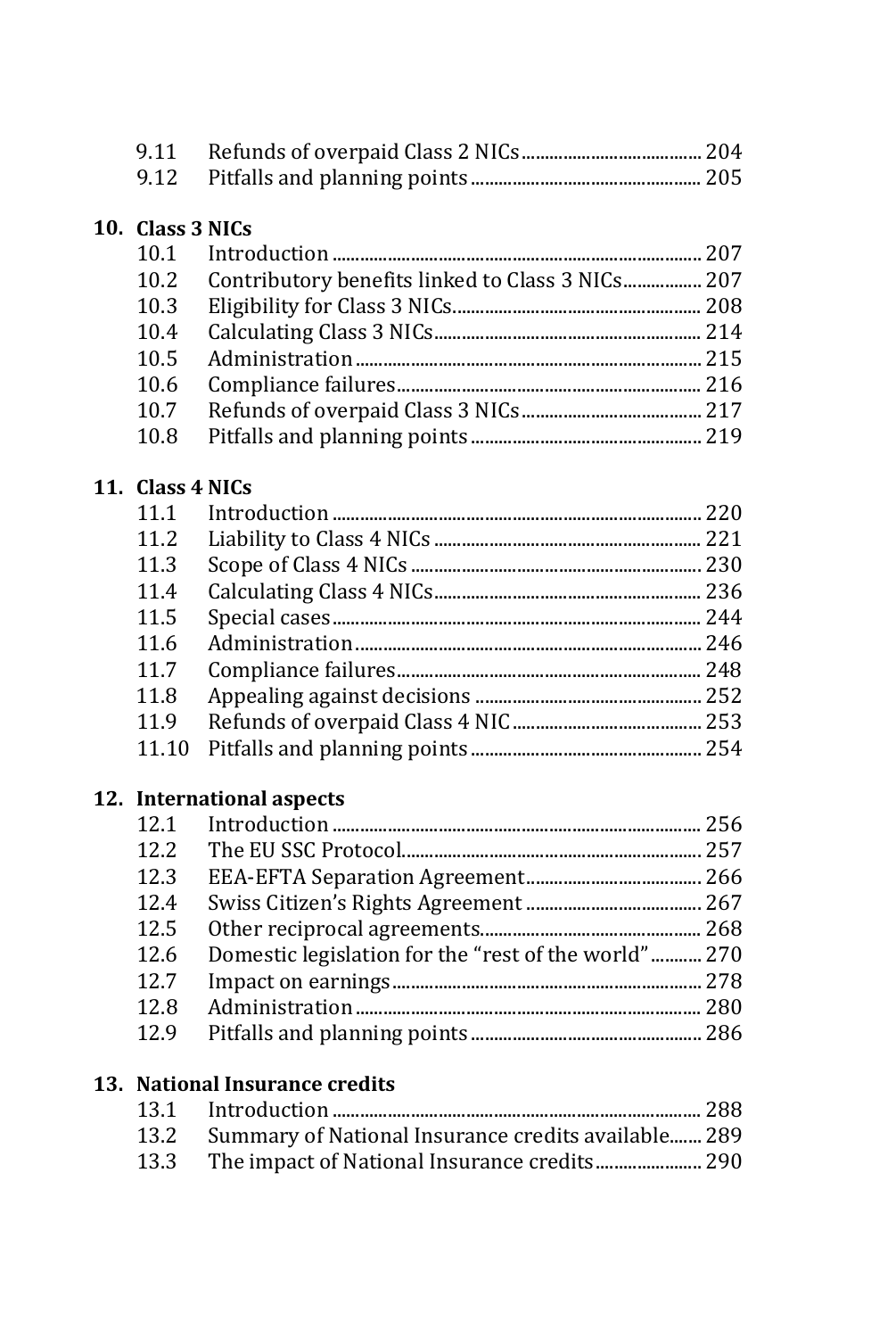| 13.4              | Class 1 NI credits - automatic entitlement 290                 |  |
|-------------------|----------------------------------------------------------------|--|
| 13.5              | Class 1 NI credits - available on application 292              |  |
| 13.6              | Class 3 NI credits - automatic entitlement 295                 |  |
| 13.7              | Class 3 NI credits - available on application 297              |  |
| 13.8              |                                                                |  |
| 13.9              | Married women with reduced-rate elections 301                  |  |
| 13.10             |                                                                |  |
|                   | 14. NICs and the contributory system                           |  |
| 14.1              |                                                                |  |
| 14.2              |                                                                |  |
| 14.3              |                                                                |  |
| 14.4              |                                                                |  |
| 14.5              | Statutory payments for Class 1 NIC primary                     |  |
|                   |                                                                |  |
| 14.6              | Non-contributory benefits relevant to NI credits320            |  |
|                   | 15. Tackling avoidance                                         |  |
| 15.1              |                                                                |  |
| 15.2              |                                                                |  |
| 15.3              |                                                                |  |
| 15.4              |                                                                |  |
| 15.5              | Powers to make retrospective legislation 332                   |  |
| 15.6              |                                                                |  |
| 15.7              |                                                                |  |
|                   |                                                                |  |
| <b>APPENDICES</b> |                                                                |  |
|                   |                                                                |  |
|                   |                                                                |  |
|                   | 3 - Items for which a non-cash voucher is exempt from NICs 343 |  |
|                   | 4 - Key employee benefits that are exempt from income tax and  |  |
|                   |                                                                |  |
|                   | 5 - Summary of chargeable events under tax-advantaged share    |  |
|                   |                                                                |  |
|                   |                                                                |  |
|                   | 7 - Countries with which the UK has reciprocal agreements 350  |  |

8 – Statutory instruments.......................................................................................351